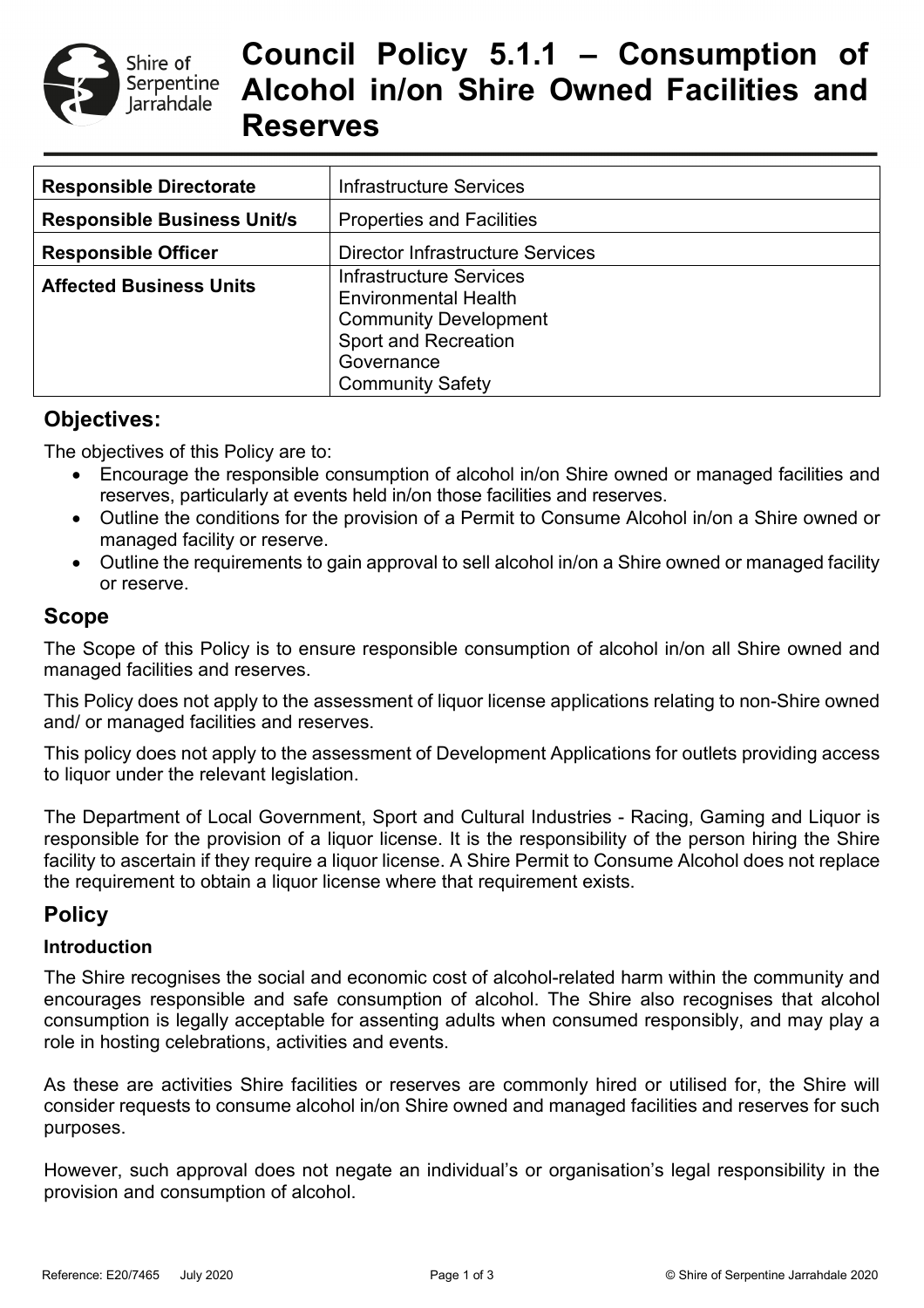

#### Permit to Consume Alcohol

In order to supply and/or consume alcohol in/on a Shire owned or managed facility or reserve, an application to consume alcohol must be made to the Shire, including the payment of the required fee (as per Fees and Charges Schedule). A Permit to Consume Alcohol must then be issued by the Shire.

A Permit to Consume Alcohol on a Shire owned or managed facility or reserve may be issued by the Shire subject to the following conditions.

- a) The Chief Executive Officer must be satisfied that any application or request to consume alcohol will not cause undue disruption or harm to members of the community, or does not demonstrate potentially significant risk that would result in damage to a Shire owned or managed facility or reserve.
- b) Applications for a Permit to Consume Alcohol will only be considered for facilities and reserves within the following time restrictions:

Sunday, Monday, Tuesday, Wednesday, Thursday from 11am to 10pm Friday and Saturday from 10am to 11 pm

- c) A wedding ceremony on a Shire reserve (not to exceed 2 hours) would be permitted.
- d) Compliance with all Shire of Serpentine Jarrahdale terms and conditions of hire (including private events or functions).
- e) A community or corporate event held in/on a Shire owned or managed facility or reserve, where a Liquor Licence has been successfully obtained from the Department of Local Government, Sport and Cultural Industries - Racing, Gaming and Liquor.

#### Sale of Liquor on Council Properties

Any proposal to sell alcohol in/on a Shire owned or managed facility or reserve, will require the applicant to apply to the Department of Local Government, Sport and Cultural Industries - Racing, Gaming and Liquor for a Liquor Licence, and also to the Shire of Serpentine Jarrahdale for a Permit to Consume Alcohol.

The following conditions apply to Sale of Liquor on Shire premises;

a) The Shire may provide comment to the Department of Local Government, Sport and Cultural Industries - Racing, Gaming and Liquor regarding an Application submitted for an Occasional Liquor Licence.

The Department may be advised of the time restrictions on permission to consume alcohol on council premises as per times outlined in Permit to Consume Alcohol section (b) above.

b) A Liquor Licence from the Department of Local Government, Sport and Cultural Industries - Racing, Gaming and Liquor must be in place and a copy supplied to the Shire a minimum of 14 days prior to the event date. A Permit to Consume Alcohol will only be issued after receipt of the liquor licence.